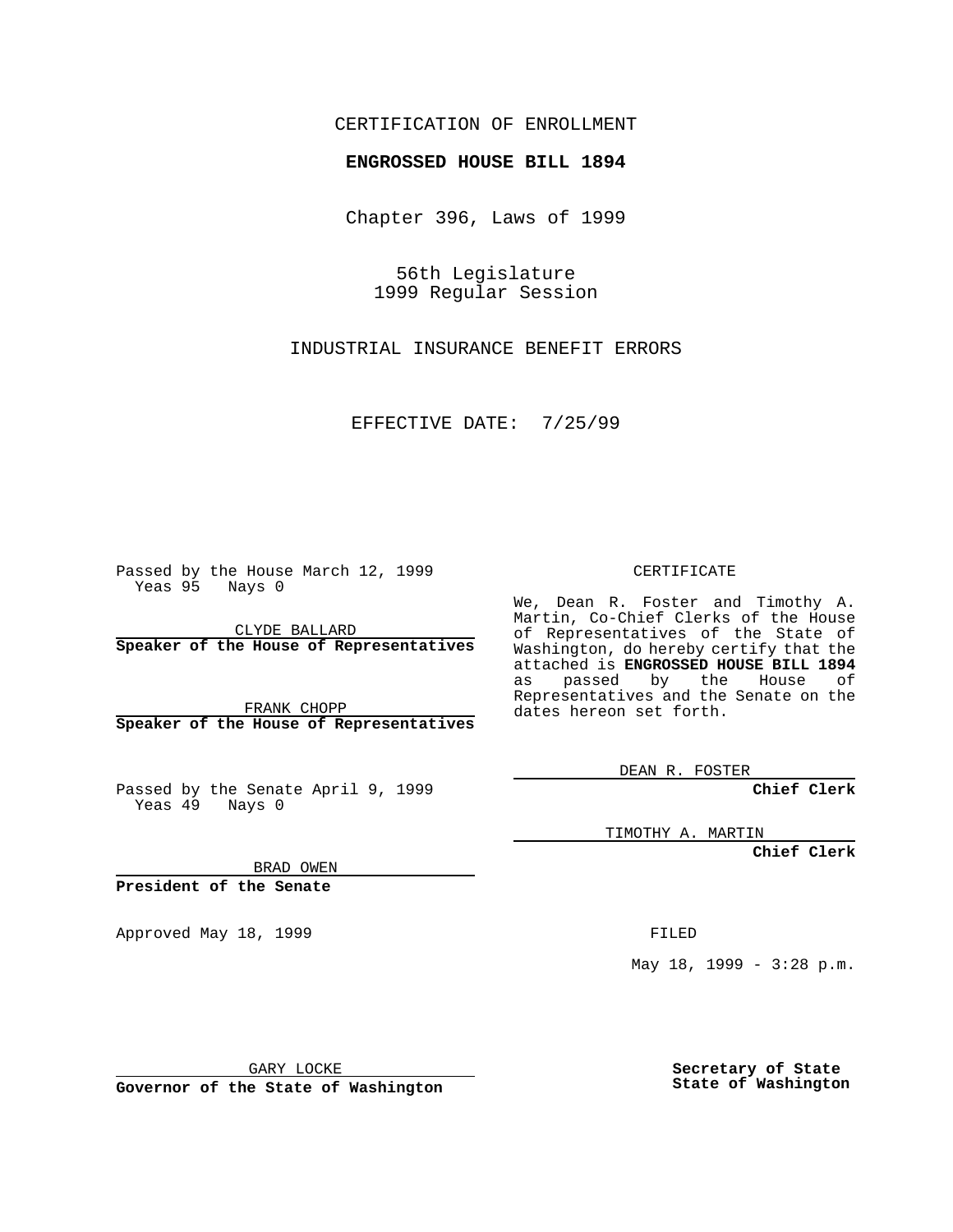## **ENGROSSED HOUSE BILL 1894** \_\_\_\_\_\_\_\_\_\_\_\_\_\_\_\_\_\_\_\_\_\_\_\_\_\_\_\_\_\_\_\_\_\_\_\_\_\_\_\_\_\_\_\_\_\_\_

\_\_\_\_\_\_\_\_\_\_\_\_\_\_\_\_\_\_\_\_\_\_\_\_\_\_\_\_\_\_\_\_\_\_\_\_\_\_\_\_\_\_\_\_\_\_\_

Passed Legislature - 1999 Regular Session

**State of Washington 56th Legislature 1999 Regular Session By** Representative Conway

Read first time 02/09/1999. Referred to Committee on Commerce & Labor.

 AN ACT Relating to industrial insurance benefit errors; and amending RCW 51.32.240.

BE IT ENACTED BY THE LEGISLATURE OF THE STATE OF WASHINGTON:

 **Sec. 1.** RCW 51.32.240 and 1991 c 88 s 1 are each amended to read as follows:

 (1) Whenever any payment of benefits under this title is made because of clerical error, mistake of identity, innocent misrepresentation by or on behalf of the recipient thereof mistakenly acted upon, or any other circumstance of a similar nature, all not induced by fraud, the recipient thereof shall repay it and recoupment may be made from any future payments due to the recipient on any claim with the state fund or self-insurer, as the case may be. The department or self-insurer, as the case may be, must make claim for such repayment or recoupment within one year of the making of any such payment or it will be deemed any claim therefor has been waived. The director, pursuant to rules adopted in accordance with the procedures provided in the administrative procedure act, chapter 34.05 RCW, may exercise his discretion to waive, in whole or in part, the amount of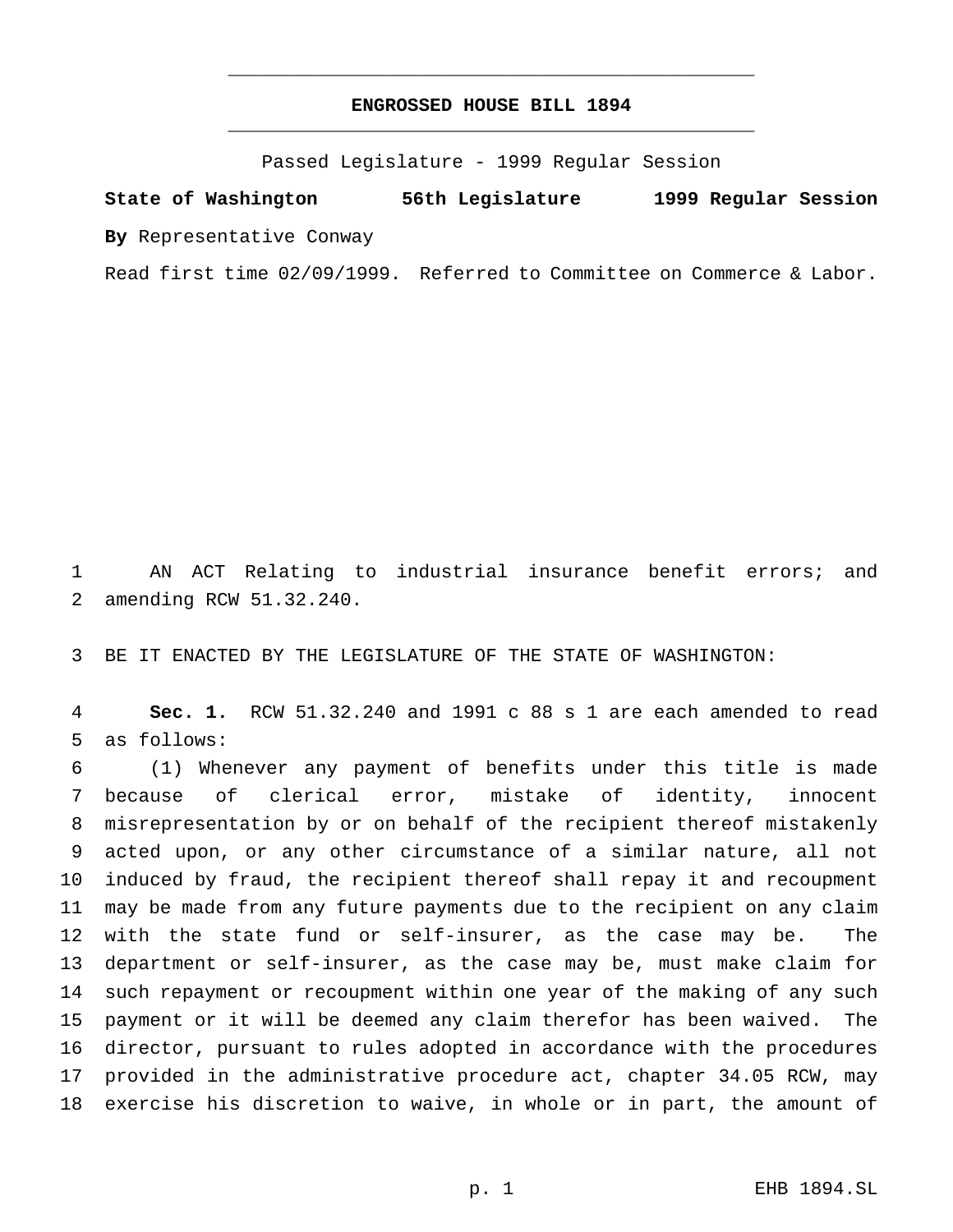any such timely claim where the recovery would be against equity and good conscience.

 (2) Whenever the department or self-insurer fails to pay benefits because of clerical error, mistake of identity, or innocent misrepresentation, all not induced by recipient fraud, the recipient may request an adjustment of benefits to be paid from the state fund or 7 by the self-insurer, as the case may be, subject to the following:

 (a) The recipient must request an adjustment in benefits within one 9 year from the date of the incorrect payment or it will be deemed any 10 claim therefore has been waived.

11 (b) The recipient may not seek an adjustment of benefits because of 12 adjudicator error. "Adjudicator error" includes the failure to consider information in the claim file, failure to secure adequate 14 information, or an error in judgment.

15 (3) Whenever the department issues an order rejecting a claim for benefits paid pursuant to RCW 51.32.190 or 51.32.210, after payment for temporary disability benefits has been paid by a self-insurer pursuant to RCW 51.32.190(3) or by the department pursuant to RCW 51.32.210, the recipient thereof shall repay such benefits and recoupment may be made from any future payments due to the recipient on any claim with the state fund or self-insurer, as the case may be. The director, under rules adopted in accordance with the procedures provided in the administrative procedure act, chapter 34.05 RCW, may exercise discretion to waive, in whole or in part, the amount of any such payments where the recovery would be against equity and good conscience.

27 ( $(\frac{4}{3})$ )  $(4)$  Whenever any payment of benefits under this title has been made pursuant to an adjudication by the department or by order of the board or any court and timely appeal therefrom has been made where the final decision is that any such payment was made pursuant to an erroneous adjudication, the recipient thereof shall repay it and recoupment may be made from any future payments due to the recipient on any claim with the state fund or self-insurer, as the case may be. The director, pursuant to rules adopted in accordance with the procedures provided in the administrative procedure act, chapter 34.05 RCW, may exercise his discretion to waive, in whole or in part, the amount of any such payments where the recovery would be against equity and good conscience.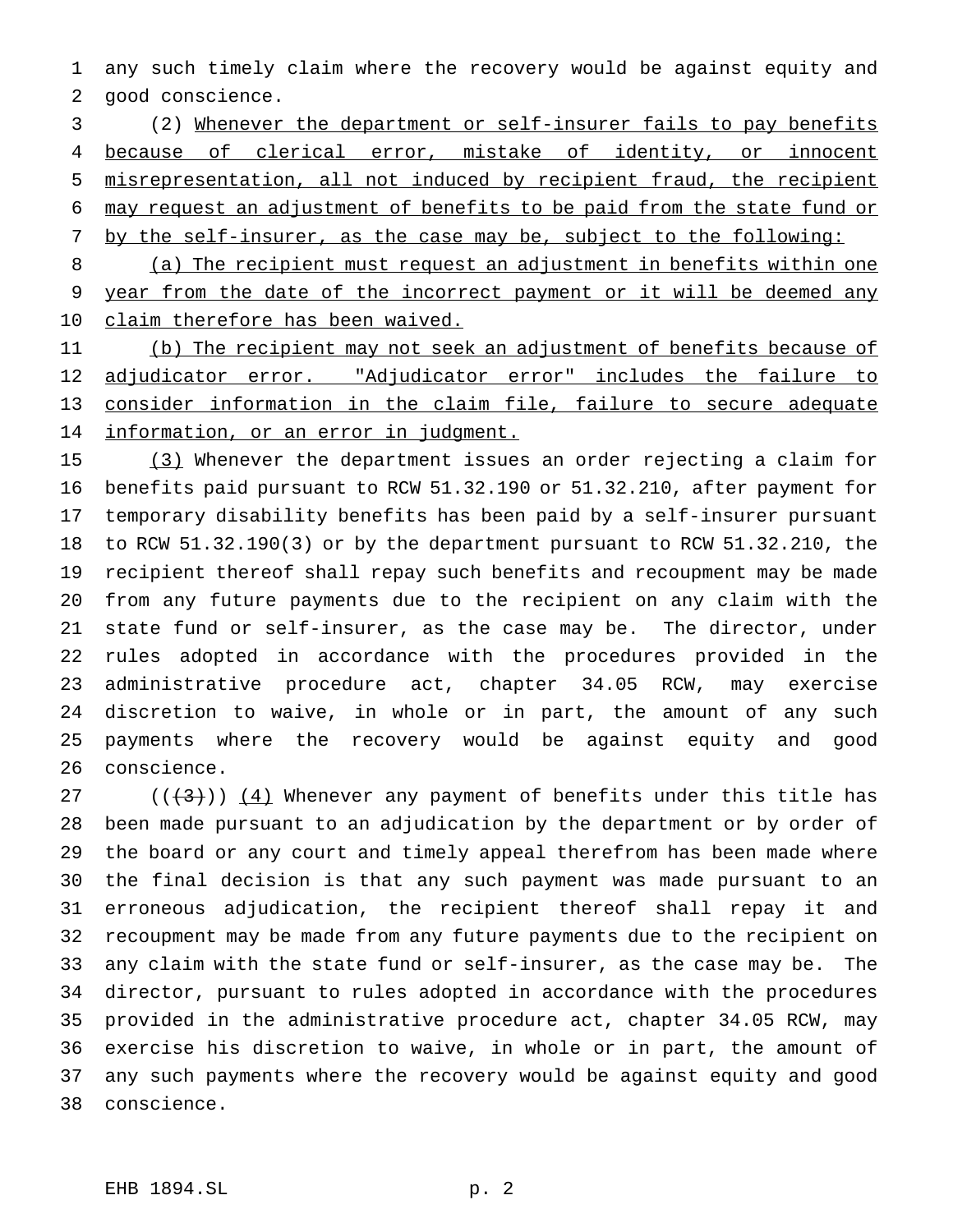$((+4))$  (5) Whenever any payment of benefits under this title has been induced by fraud the recipient thereof shall repay any such payment together with a penalty of fifty percent of the total of any such payments and the amount of such total sum may be recouped from any future payments due to the recipient on any claim with the state fund or self-insurer against whom the fraud was committed, as the case may be, and the amount of such penalty shall be placed in the supplemental pension fund. Such repayment or recoupment must be demanded or ordered within one year of the discovery of the fraud.

 $((+5))$   $(6)$  The worker, beneficiary, or other person affected thereby shall have the right to contest an order assessing an overpayment pursuant to this section in the same manner and to the same extent as provided under RCW 51.52.050 and 51.52.060. In the event such an order becomes final under chapter 51.52 RCW and notwithstanding 15 the provisions of subsections (1) through  $((+4))$  (5) of this section, the director, director's designee, or self-insurer may file with the clerk in any county within the state a warrant in the amount of the sum representing the unpaid overpayment and/or penalty plus interest accruing from the date the order became final. The clerk of the county in which the warrant is filed shall immediately designate a superior court cause number for such warrant and the clerk shall cause to be entered in the judgment docket under the superior court cause number assigned to the warrant, the name of the worker, beneficiary, or other person mentioned in the warrant, the amount of the unpaid overpayment and/or penalty plus interest accrued, and the date the warrant was filed. The amount of the warrant as docketed shall become a lien upon the title to and interest in all real and personal property of the worker, beneficiary, or other person against whom the warrant is issued, the same as a judgment in a civil case docketed in the office of such clerk. The sheriff shall then proceed in the same manner and with like effect as prescribed by law with respect to execution or other process issued against rights or property upon judgment in the superior court. Such warrant so docketed shall be sufficient to support the issuance of writs of garnishment in favor of the department or self-insurer in the manner provided by law in the case of judgment, wholly or partially unsatisfied. The clerk of the court shall be entitled to a filing fee of five dollars, which shall be added to the amount of the warrant. A copy of such warrant shall be mailed to the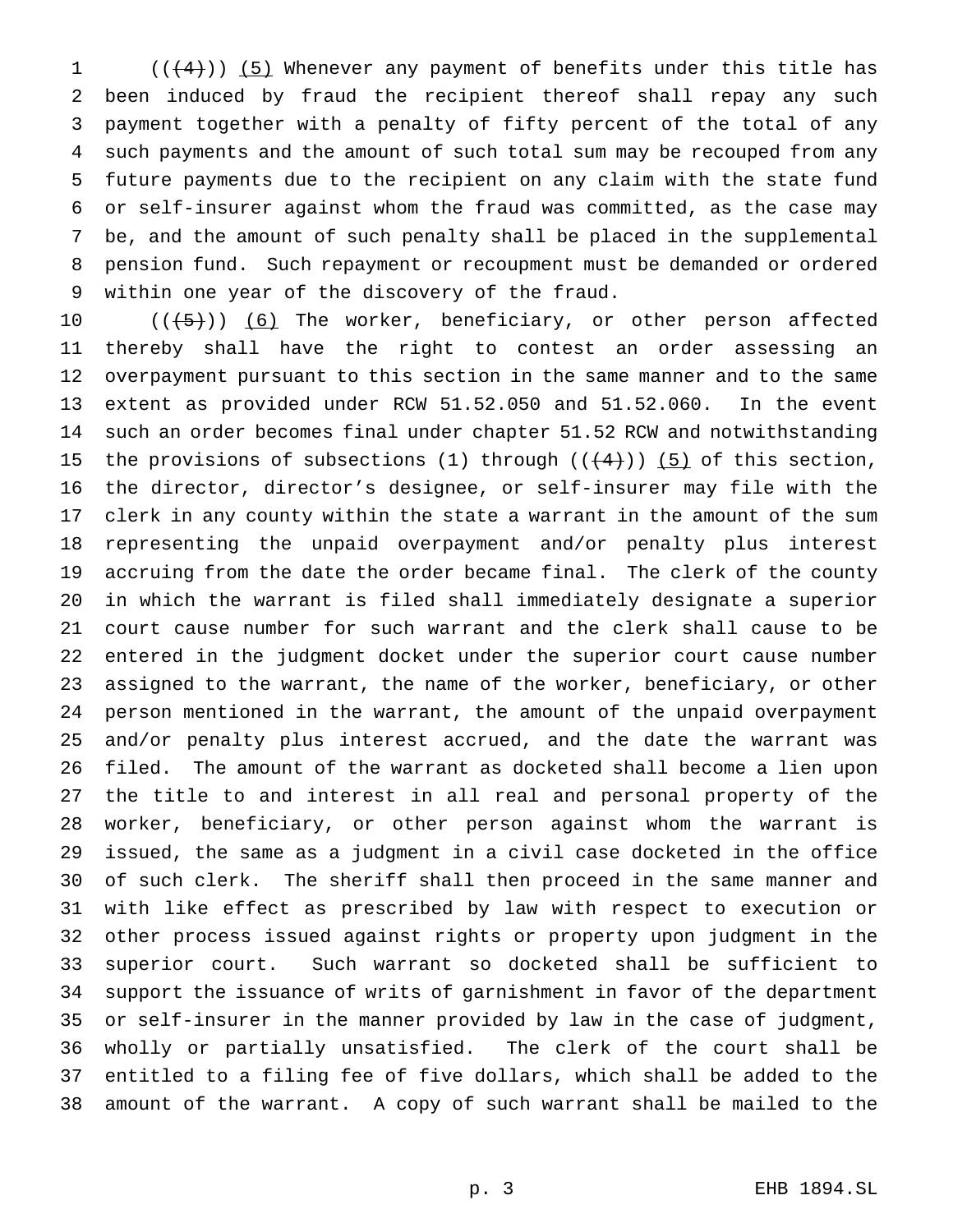worker, beneficiary, or other person within three days of filing with the clerk.

 The director, director's designee, or self-insurer may issue to any person, firm, corporation, municipal corporation, political subdivision of the state, public corporation, or agency of the state, a notice to withhold and deliver property of any kind if there is reason to believe that there is in the possession of such person, firm, corporation, municipal corporation, political subdivision of the state, public corporation, or agency of the state, property that is due, owing, or belonging to any worker, beneficiary, or other person upon whom a warrant has been served for payments due the department or self- insurer. The notice and order to withhold and deliver shall be served by certified mail accompanied by an affidavit of service by mailing or served by the sheriff of the county, or by the sheriff's deputy, or by any authorized representative of the director, director's designee, or self-insurer. Any person, firm, corporation, municipal corporation, political subdivision of the state, public corporation, or agency of the state upon whom service has been made shall answer the notice within twenty days exclusive of the day of service, under oath and in writing, and shall make true answers to the matters inquired or in the notice and order to withhold and deliver. In the event there is in the possession of the party named and served with such notice and order, any property that may be subject to the claim of the department or self-insurer, such property shall be delivered forthwith to the director, the director's authorized representative, or self-insurer upon demand. If the party served and named in the notice and order fails to answer the notice and order within the time prescribed in this section, the court may, after the time to answer such order has expired, render judgment by default against the party named in the notice for the full amount, plus costs, claimed by the director, director's designee, or self-insurer in the notice. In the event that a notice to withhold and deliver is served upon an employer and the property found to be subject thereto is wages, the employer may assert in the answer all exemptions provided for by chapter 6.27 RCW to which the wage earner may be entitled.

 This subsection shall only apply to orders assessing an overpayment which are issued on or after July 28, 1991: PROVIDED, That this subsection shall apply retroactively to all orders assessing an overpayment resulting from fraud, civil or criminal.